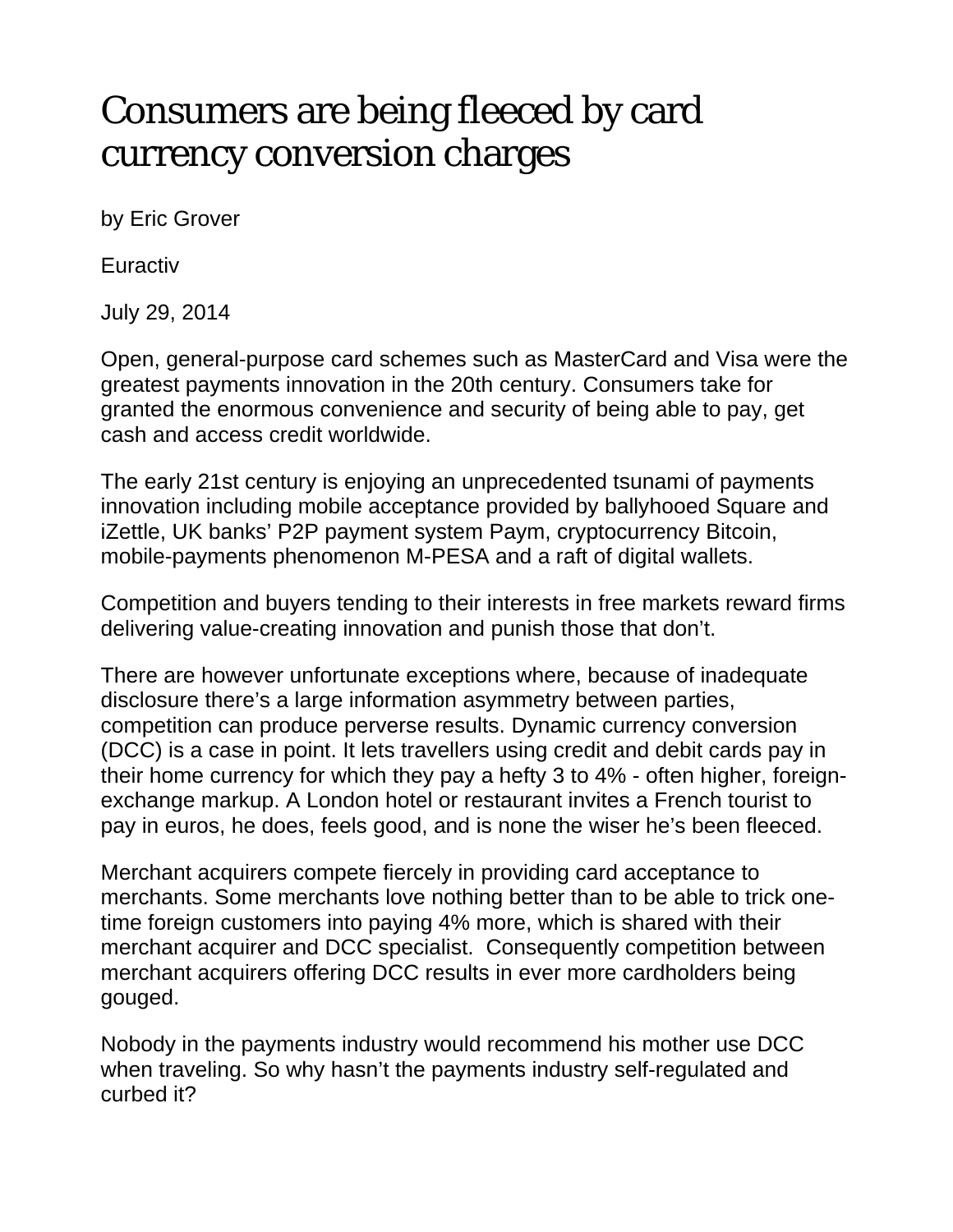Payment networks and many banks have insulated themselves from DCC fee disintermediation.

## **Ripped off**

Cardholders unaware they've been ripped off rarely complain. Consumers are more comfortable paying in their home currency because it's familiar. Cardholders see the local and their native currency prices and, fleetingly, the exchange rate. They don't however know by paying in the local currency they receive a wholesale exchange rate  $-4\%$  or so better than the DCC rate merchants offer.

MasterCard and Visa require merchants offering DCC give consumers a choice and disclose the conversion rate. The European Commission's proposed Payment Services Directive 2 article 52 similarly would require consumers have a choice whether to use DCC and that the exchange-rate be disclosed.

The EC's proposed regulations provide a safe harbour in which DCC will flourish, consumers will continue to be fleeced and the payment networks can rationalize turning a blind eye. Visa EU hides behind the EC's skirt to defend its DCC rules as sufficient.

MasterCard and Visa worry about being charged with suppressing competition in the currency-conversion market. Given Brussels mandarins' hostility to the networks, that's not an unreasonable fear. In 2013 DCC specialist Global Blue filed an anti-competition complaint with the EC Competition Directorate over MasterCard's and Visa EU's DCC rules and compliance fees, contending they're anti-competitive.

Former US Supreme Court Justice Louis Brandeis observed, "Sunlight is said to be the best of disinfectants." The networks curate global payment ecosystems to maximize use. While they could ban DCC or increase penalty fees, they could take their a cue from Justice Brandeis. It would be best to require merchants offering DCC to disclose their foreign-exchange rate and price in cardholders' home currency and the wholesale currency-conversion rate they'd receive paying in the local currency and estimated price in their native currency. No consumer would knowingly pay 4% more simply to have a receipt today in his home currency. The market would swiftly reallocate capital and entrepreneurial talent away from DCC to higher-value activities.